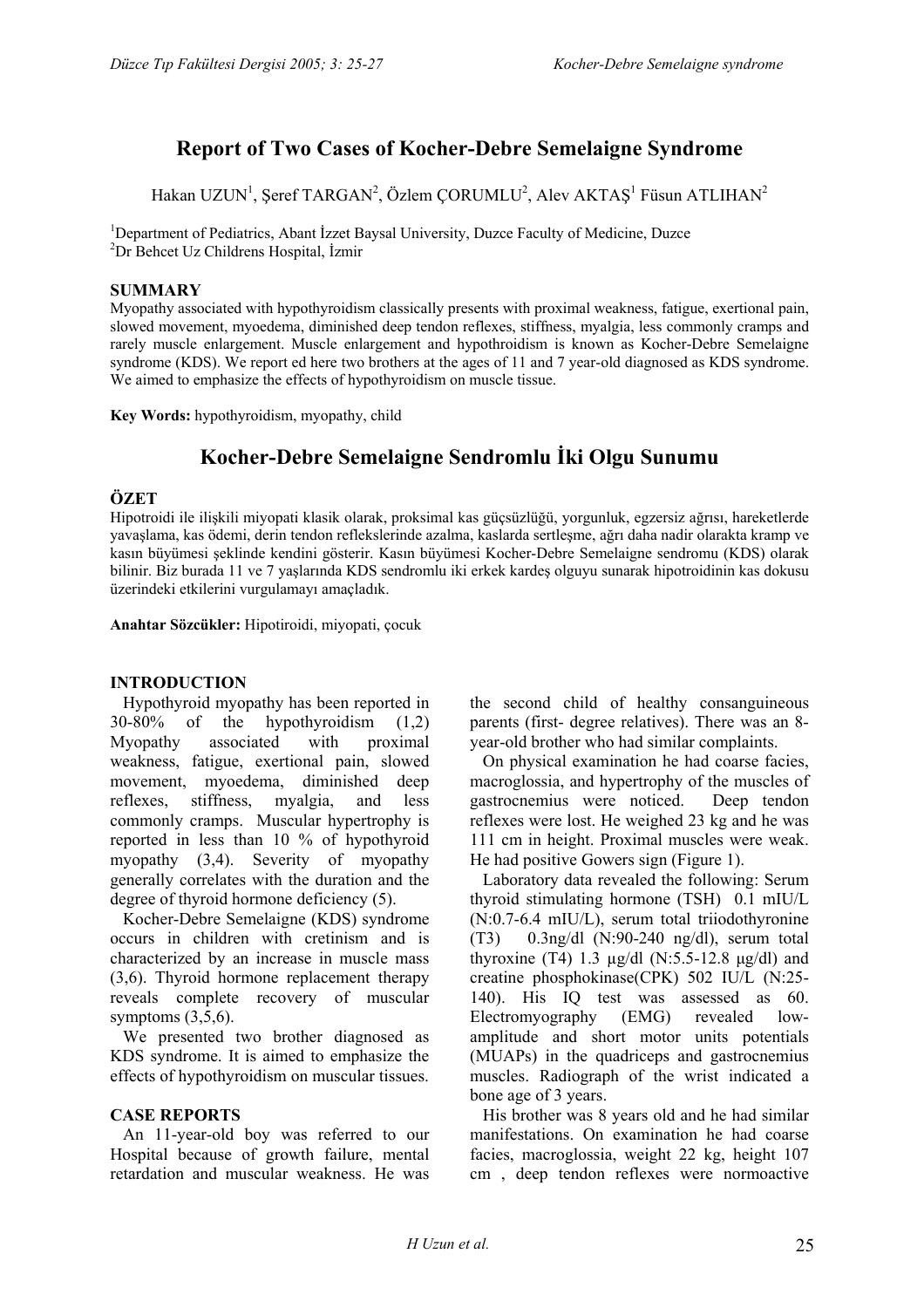bilaterally and gastrocnemius, quadriceps muscles were hypertrophied and proximal muscles were weak (Figure 2).

His TSH, total T3, T4, and CPK levels were 0.2 mIU/L (N:0.7-6.4 mIU/L), 5 ng/dl (N:90-240 ng/dl), 0.7µg/dl (N:5.5-12.8 µg/dl) and  $370$  iU/L (N:25-140); respectively. EMG was normal. A radiograph of the wrist showed a bone age of 2 years.

The patients were treated with appropriate thyroid hormone replacement therapy and were followed up at monthly intervals. Seven months after the treatment, serum levels of enzymes returned to normal. Proximal weakness was diminished and enlarged muscles normalized.



**Figure 1.** The appearance of the first case with KDS



**Figure 2.** The appearance of the second case with **KDS** 

### **DISCUSSION**

There are several mechanisms whereby thyroid hormone deficiency may interfere with the normal structure and function of skeletal muscles leading to a myopathy. The lack of thyroid hormone results in slowed or reduced metabolic function such as decreased protein turnover and impaired carbohydrate metabolism. These metabolic changes occur in many organ systems, including muscles. Glycogen accumulation and decreased activity of enzymes involved in energy production have been described in hypothyroid myopathy. The presence of T3 receptors on the mitochondria membrane of skeletal muscle suggests a direct impact of thyroid hormones on oxidative metabolism. Among the molecular mechanisms by which thyroid hormones regulate expression of nuclear genes encoding for regulatory proteins of mitochondrial respiratory function, the mitochondrial transcription factor A (h-mt TFA) has been proposed to be a target of thyroid hormone action. Thyroid hormone is also necessary for the expression of fast myofibrillar